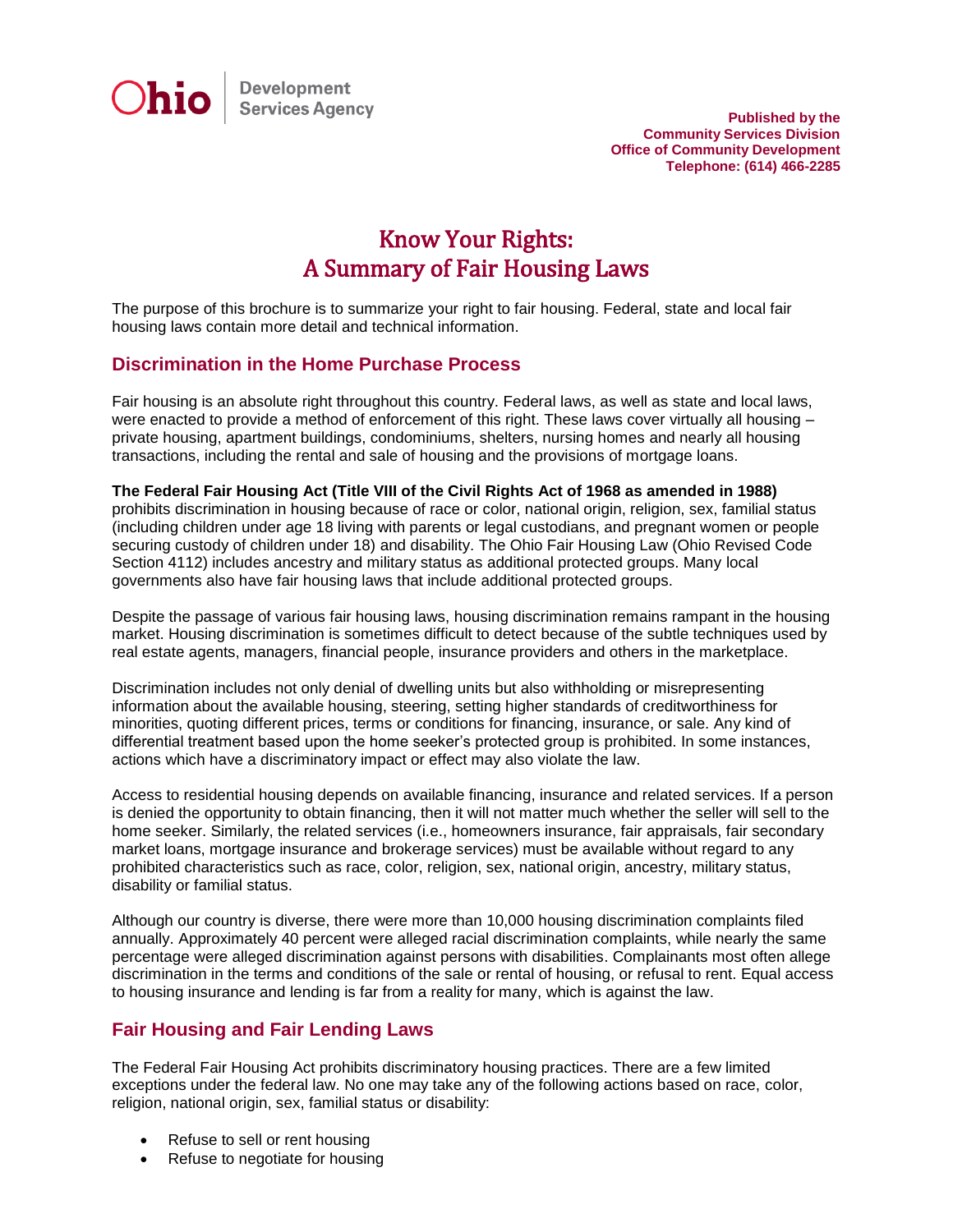- Make housing unavailable
- Deny a dwelling
- Set different terms, conditions or privileges for sale or rental of a dwelling
- Provide different housing services or facilities
- Falsely deny that housing is available for inspection, sale or rental, when, in truth, it is available
- For profit, persuade or attempt to influence owners to sell or rent (blockbusting)
- Deny anyone access or membership in a facility or service related to the sale or rental of housing, including brokerage and multiple listing services

The Civil Rights Acts of 1866 and 1871 prohibit discrimination based on race.

**The Ohio Fair Housing Law** gives all persons in the protected classes the right to live wherever they can afford to buy a home or rent an apartment. It is unlawful, on the basis of race, color, religion, sex, national origin, ancestry, military status, disability or familial status to:

- Refuse to rent, sell, finance or insure housing accommodations or residential property
- Represent to any person that housing accommodations are not available for inspection, sale, rental or lease
- Refuse to lend money for the purchase, construction, repair, rehabilitation or maintenance of housing
- Accommodations or rental property
- Discriminate against any person in the purchase, renewal or terms and conditions of fire, extended coverage or homeowners or renter's insurance
- Refuse to consider without prejudice the combined income of both spouses
- Print, publish or circulate any statement or advertisement which would indicate a preference or limitation
- Deny any person membership in any multiple listing services or real estate broker's organization

In addition to fair housing laws that apply to all transactions, including lending and insurance, specific laws address lending practices such as:

- The Credit Opportunities Act 15 U.S.C.A. Section 1691 et seq.
- The Mortgage Disclosure Act 12 U.S.C. Section 29011 et seq.
- The Community Reinvestment Act 12 U.S.C. Section 2901 et seq.
- Regulations dealing with loan registers National Banks 12 CFR Section 27.4
- State-Insured Banks insured by FDIC 12 CFR Section 338.4(a)(2)(iii)

# **Lending Discrimination**

No one may take any of the following actions based on race, color, national origin, religion, sex, familial status or disability:

- Refuse to make a mortgage loan
- Fail to provide information regarding loans
- Deny or make different terms for home loans, such as different interest rates, points or fees
- Discriminate in appraising the property
- Refuse to purchase the loan or set different terms or conditions for purchasing a loan

In addition, it is illegal for anyone to:

- Coerce, intimidate, threaten or interfere with anyone exercising their rights granted under the Fair Housing Act or assisting others who are exercising that right
- Make, print, publish, or post statements or advertisements that a house or an apartment is available only to persons of a certain race, color, religion, sex, familial status or disability